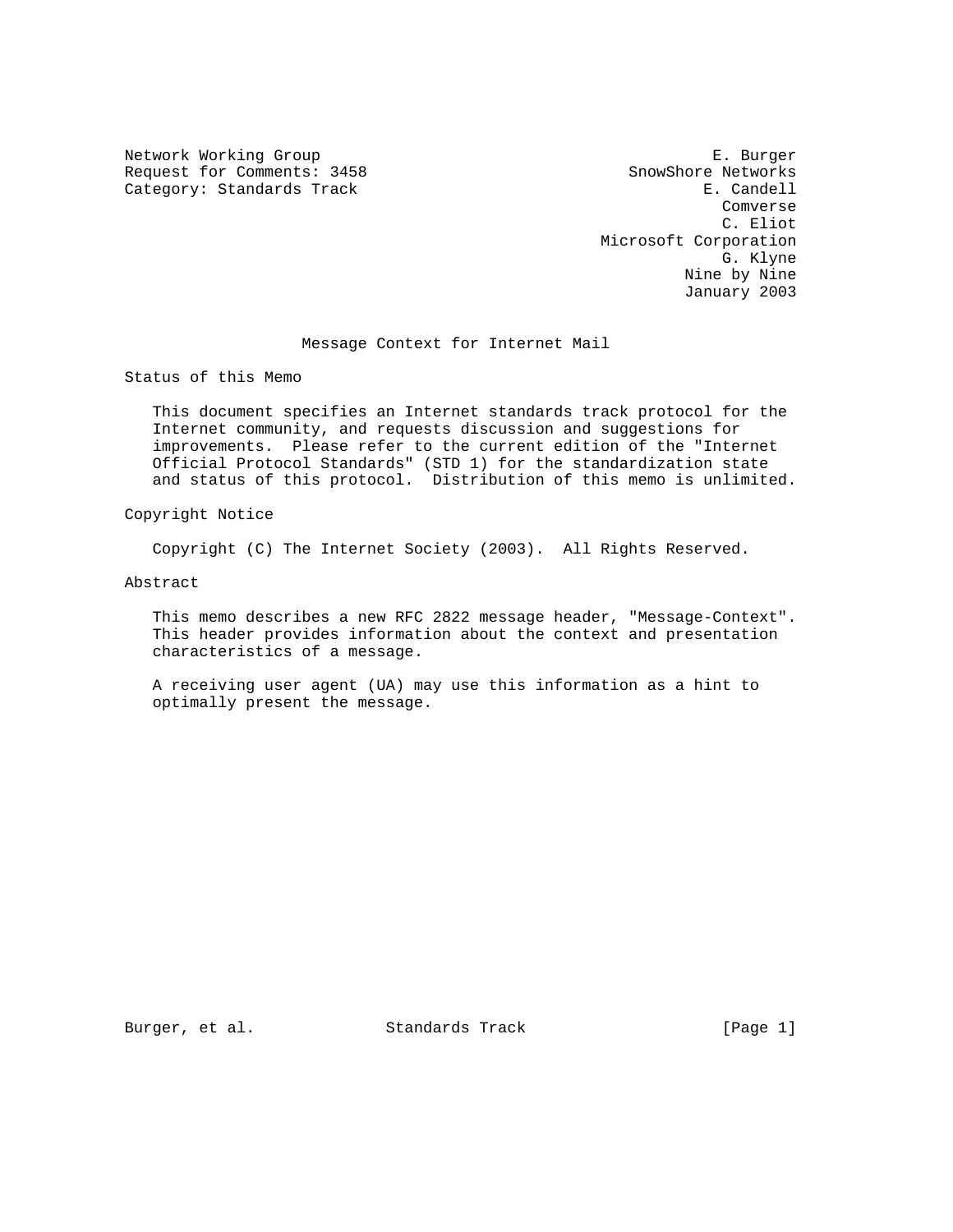Table of Contents

| 8.3. Message-Context Registration11     |
|-----------------------------------------|
| 9. APPENDIX: Some messaging scenarios12 |
|                                         |
|                                         |
|                                         |
|                                         |
|                                         |
|                                         |
|                                         |
|                                         |
|                                         |
|                                         |
|                                         |
|                                         |

# 1. Introduction

 This document describes a mechanism to allow senders of an Internet mail message to convey the message's contextual information. Taking account of this information, the receiving user agent (UA) can make decisions that improve message presentation for the user in the context the sender and receiver expects.

 In this document, the "message context" conveys information about the way the user expects to interact with the message. For example, a message may be e-mail, voice mail, fax mail, etc. A smart UA may have specialized behavior based on the context of the message.

This document specifies a RFC 2822 header called "Message-Context".

Burger, et al. Standards Track [Page 2]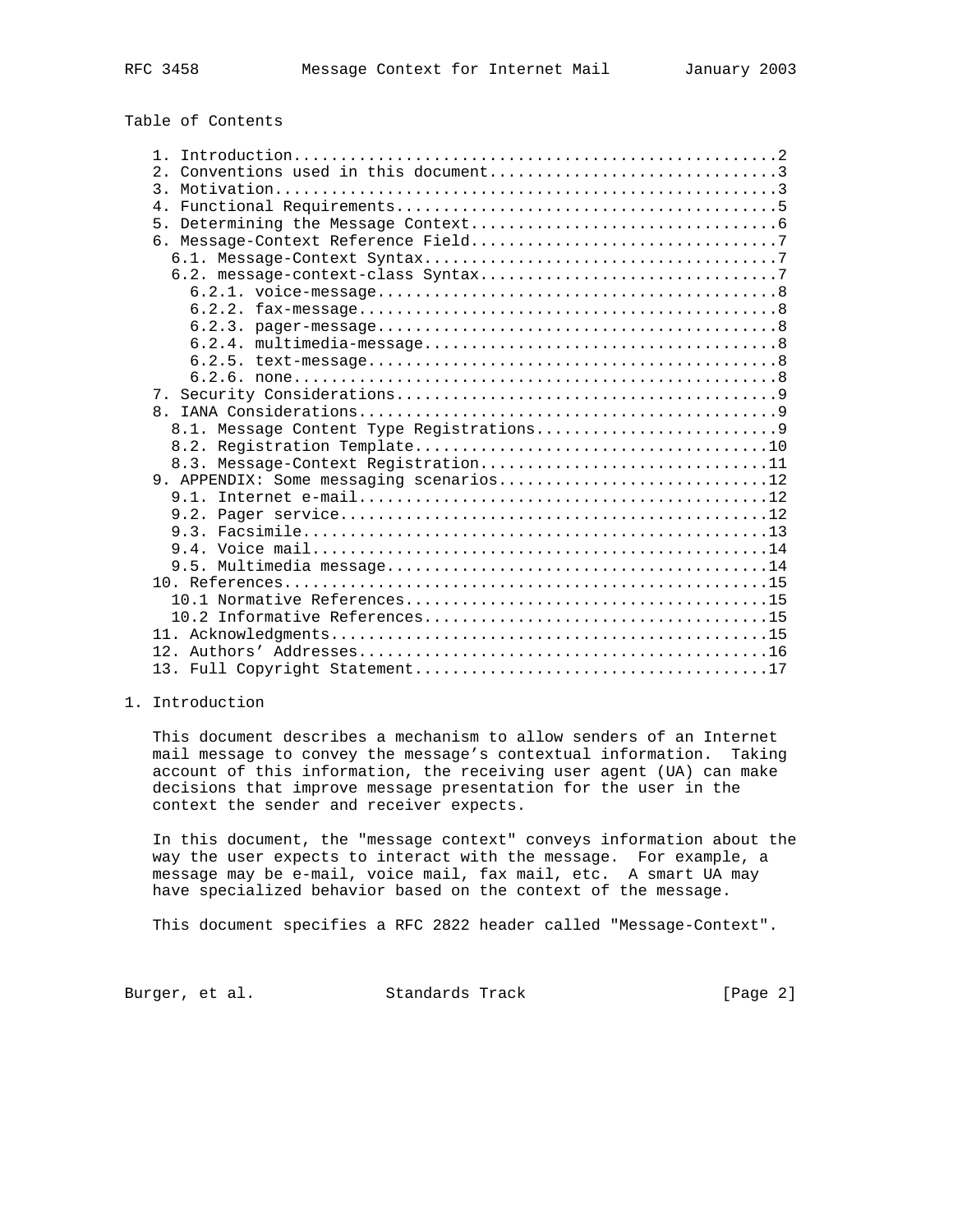The mechanism is in some ways similar to the use of the Content- Disposition MIME entity described in [6]. Content-Disposition gives clues to the receiving User Agent (UA) for how to display a given body part. Message-Context can give clues to the receiving UA for the presentation of the message. This allows the receiving UA to present the message to the recipient, in a meaningful and helpful way.

Typical uses for this mechanism include:

- o Selecting a special viewer for a given message.
- o Selecting an icon indicating the kind of message in a displayed list of messages.
- o Arranging messages in an inbox display.
- o Filtering messages the UA presents when the user has limited access.
- 2. Conventions used in this document

 This document refers generically to the sender of a message in the masculine (he/him/his) and the recipient of the message in the feminine (she/her/hers). This convention is purely for convenience and makes no assumption about the gender of a message sender or recipient.

 The key words "MUST", "MUST NOT", "REQUIRED", "SHALL", "SHALL NOT", "SHOULD", "SHOULD NOT", "RECOMMENDED", "MAY", and "OPTIONAL" in this document are to be interpreted as described in BCP 14, RFC 2119 [2].

 FORMATTING NOTE: Notes, such at this one, provide additional nonessential information that the reader may skip without missing anything essential. The primary purpose of these non-essential notes is to convey information about the rationale of this document, or to place this document in the proper historical or evolutionary context. Readers whose sole purpose is to construct a conformant implementation may skip such information. However, it may be of use to those who wish to understand why we made certain design choices.

3. Motivation

 Multimedia messaging systems receive messages that a UA may present in variety of ways. For example, traditional e-mail uses simple text messages that the recipient displays and edits. One UA may automatically print Fax images. Another UA may play voice messages through a telephone handset. Likewise, a receiving desktop computer

Burger, et al. Standards Track [Page 3]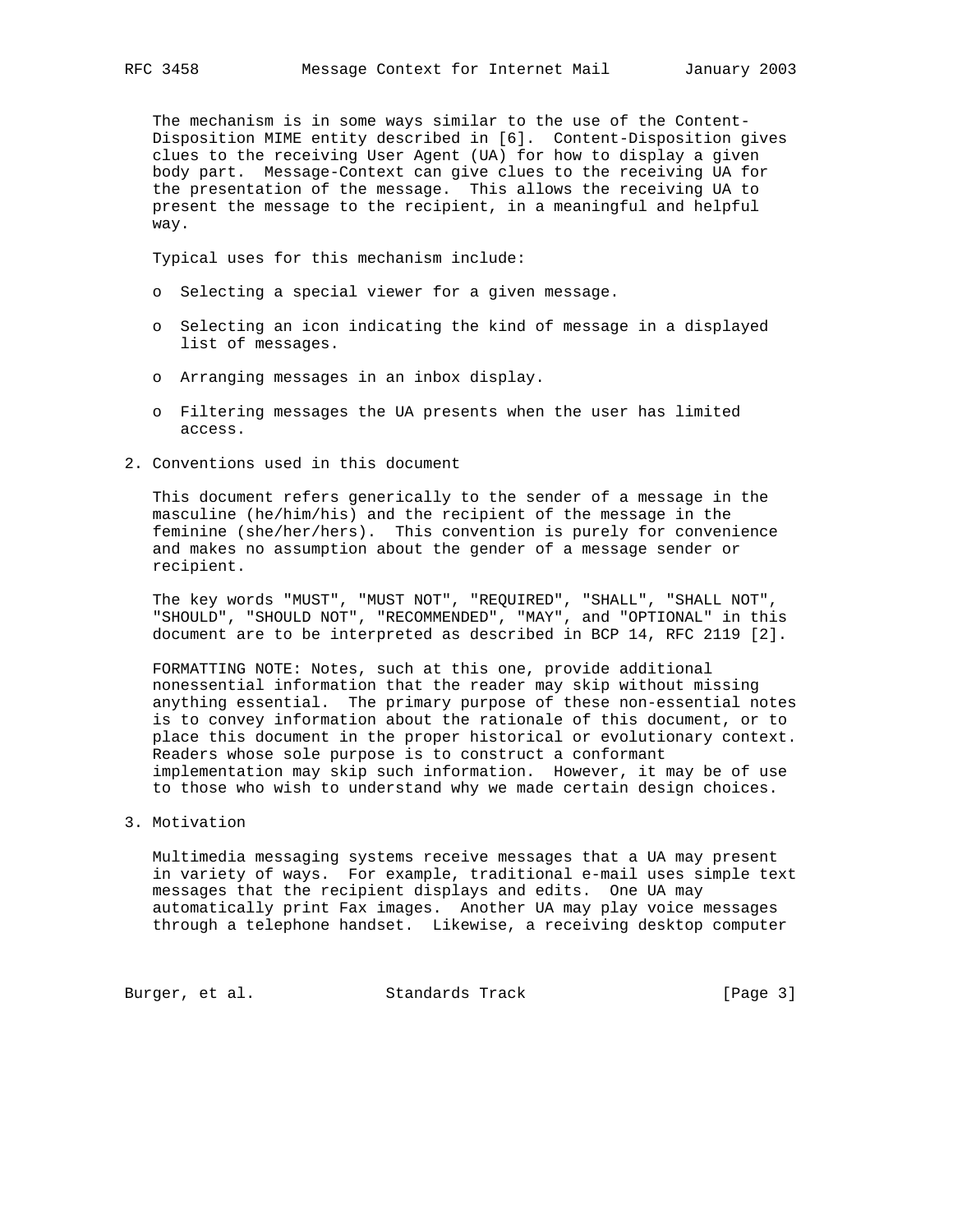may process or present documents transferred over e-mail using a local application. Emerging and future developments may deliver other forms of information that have their own characteristics for user presentation, such as video messages and pager messages.

 An often-requested characteristic for multimedia messaging systems is to collect received messages in a "universal inbox", and to offer them to the user as a combined list.

 In the context of "unified messaging", different message contexts may have different implied semantics. For example, some users may perceive voicemail to have an implicit assumption of urgency. Thus they may wish to gather them together and process them before other messages. This results in the end-user receiving agent needing to be able to identify voicemail and distinguish it from other messages.

 The uses of this kind of presentation characteristic for each message are multi-fold:

- o Display an indication to the user (e.g., by a suitably evocative icon along with other summary fields),
- o Auto-forward a given message type into another messaging environment (e.g., a page to a mobile short message service),
- o Prioritize and group messages in an inbox display list,
- o Suggest appropriate default handling for presentation,
- o Suggest appropriate default handling for reply, forward, etc.

 A problem faced by multimedia messaging systems is that it is not always easy to decide the context of a received message. For example, consider the following scenarios.

- o A message that contains audio and image data: Is this a fax message that happens to have some voice commentary? Is it a voice message that is accompanied by some supplementary diagrams? Is it a fully multimedia message, in which all parts are expected to carry equal significance?
- o A message containing text and audio data: Is this e-mail with an MP3 music attachment? Is it a voice message that happens to have been generated with an initial text header for the benefit of non-voice-enabled e-mail receivers?

Burger, et al. Standards Track [Page 4]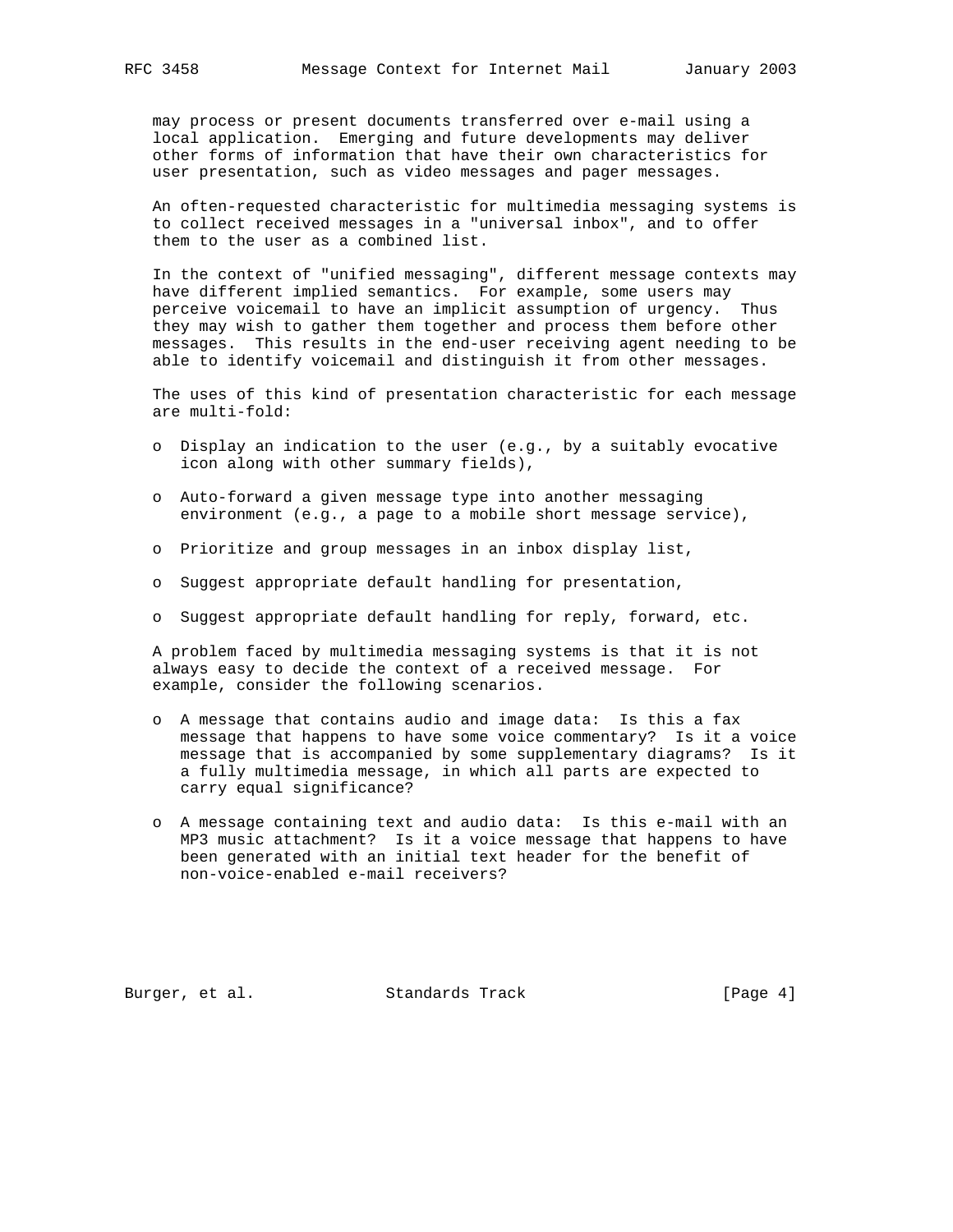The message context does relate to the message media content. However, it is not the same thing. As shown above, the media type used in a message is not sufficient to indicate the message context. One cannot determine a priori which media types to use in alternative (gateway) messages. Also, what if the user cares about distinguishing traditional e-mail text from SMS messages? They are both the same media type, text, but they have different user contexts.

4. Functional Requirements

The goals stated above lead to the following functional requirements.

For receivers:

- o Identify a message as belonging to a message class.
- o Incorrect or invalid message classification must not result in failure to transfer or inability to present a message.

For senders:

 o Specify message classes by the originating user's choice of authoring tool or simple user interaction.

For both:

- o Specify a well-defined set of message classes to make interoperability between mail user agents (UAs) possible.
- o Message classification information has to be interpretable in reasonable fashion by many different user agent systems.
- o The mechanism should be extensible to allow for the introduction of new kinds of messages.

 NOTE: We specifically do not specify user agent behavior when the user agent forwards a message. Clearly, the user agent, being message-context-aware, should provide a meaningful message-context. It is obvious what to do for the easy cases. Messages that the user simply forwards will most likely keep the context unchanged. However, it is beyond the scope of this document to specify the user agent behavior for any other scenario.

Burger, et al. Standards Track [Page 5]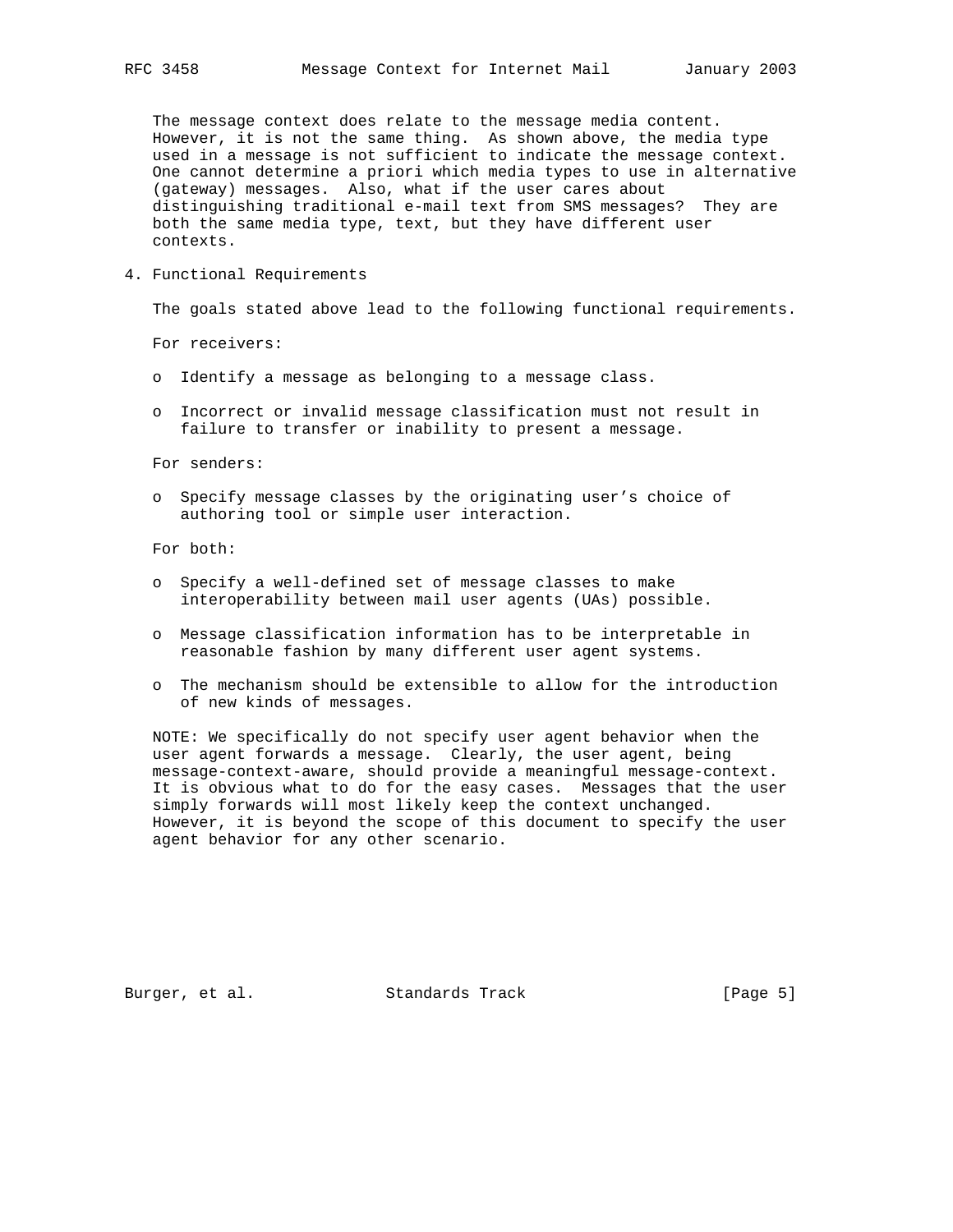### 5. Determining the Message Context

 One method of indicating the interpretation context of a message is to examine the media types in the message. However, this requires the UA to scan the entire message before it can make this determination. This approach is particularly burdensome for the multi-media mail situation, as voice and especially video mail objects are quite large.

 We considered indicating the message context by registering a multipart/\* MIME subtype (Content-Type). For example, the VPIM Work Group has registered multipart/voice-message to indicate that a message is primarily voice mail [7]. However, multipart/voice message is identical in syntax to multipart/mixed. The only difference is that VPIM mail transfer agents and user agents recognize that they can perform special handling of the message based on it being a voice mail message. Moreover, Content-Type refers to a given MIME body part, not to the message as a whole.

 We wish to avoid scanning the entire message. In addition, we wish to avoid having to create multiple aliases for multipart/mixed every time someone identifies a new primary content type. Multiple aliases for multipart/mixed are not desirable as they remove the possibility for specifying a message as multipart/alternate, multipart/parallel, or multipart/encrypted, for example.

 Since the message context is an attribute of the entire message, it is logical to define a new top-level (RFC 2822 [3]) message attribute. To this end, this document introduces the message attribute "Message-Context".

 Message-Context only serves to identify the message context. It does not provide any indication of content that the UA must be capable of delivering. It does not imply any message disposition or delivery notification. There is a related effort to define Critical Content of Internet Mail [8] that one might use to perform these tasks.

 Message-Context is only an indicator. We do not intend for it to convey information that is critical for presentation of the message. One can conceive of goofy situations, such as a message marked "voice-message" but without an audio body part. In this case, the fact that the contents of a message don't match its context does not mean the receiving system should generate an error report or fail to deliver or process the message.

Burger, et al. Standards Track [Page 6]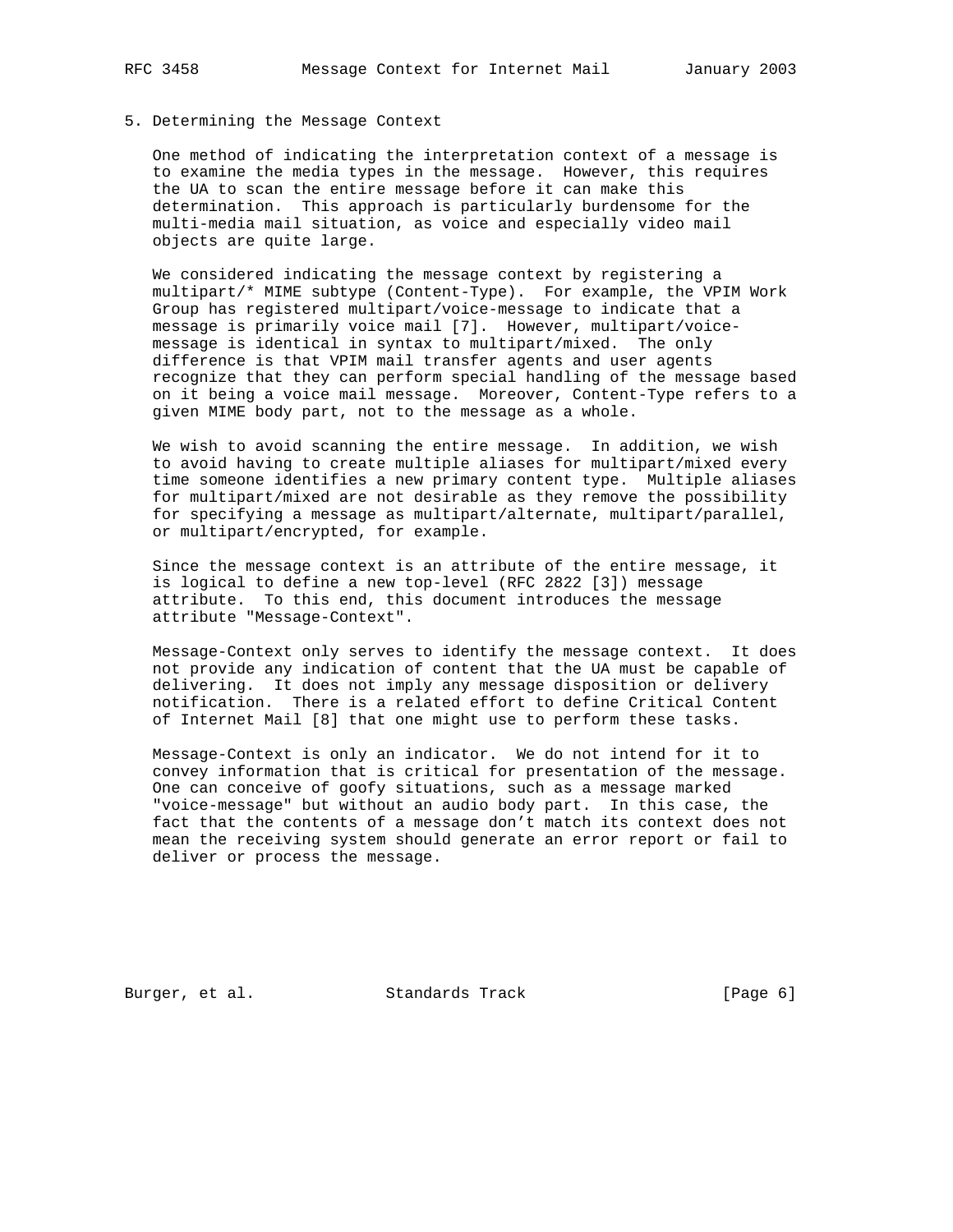# 6. Message-Context Reference Field

 The Message-Context reference field is a top-level header inserted by the sending UA to indicate the context of the message.

 A receiving user agent MUST NOT depend on the indicated message context value in a way that prevents proper presentation of the message. If the value is incorrect or does not match the message content, the receiving user agent MUST still be capable of displaying the message content at least as meaningfully as it would if no Message-Context value were present.

 One can envision situations where a well-formed message ends up not including a media type one would expect from the message-context. For example, consider a voice messaging system that records a voice message and also performs speech-to-text processing on the message. The message then passes through a content gateway, such as a firewall, that removes non-critical body parts over a certain length. The receiving user agent will receive a message in the voice-message context that has only a text part and no audio. Even though the message does not have audio, it is still in the voice message context.

 Said differently, the receiving UA can use the message-context to determine whether, when, and possibly where to display a message. However, the message-context should not affect the actual rendering or presentation. For example, if the message is in the voice-message context, then don't try to send it to a fax terminal. Conversely, consider the case of a message in the voice-message context that gets delivered to a multimedia voice terminal with a printer. However, this message only has fax content. In this situation, the "voice message" context should not stop the terminal from properly rendering the message.

### 6.1. Message-Context Syntax

 The syntax of the Message-Context field, described using the ABNF [4] is as follows. Note that the Message-Context header field name and message-context-class values are not case sensitive.

"Message-Context" ":" message-context-class CRLF

#### 6.2. message-context-class Syntax

 The message-context-class indicates the context of the message. This is an IANA registered value. Current values for message-context class are as follows.

Burger, et al. Standards Track [Page 7]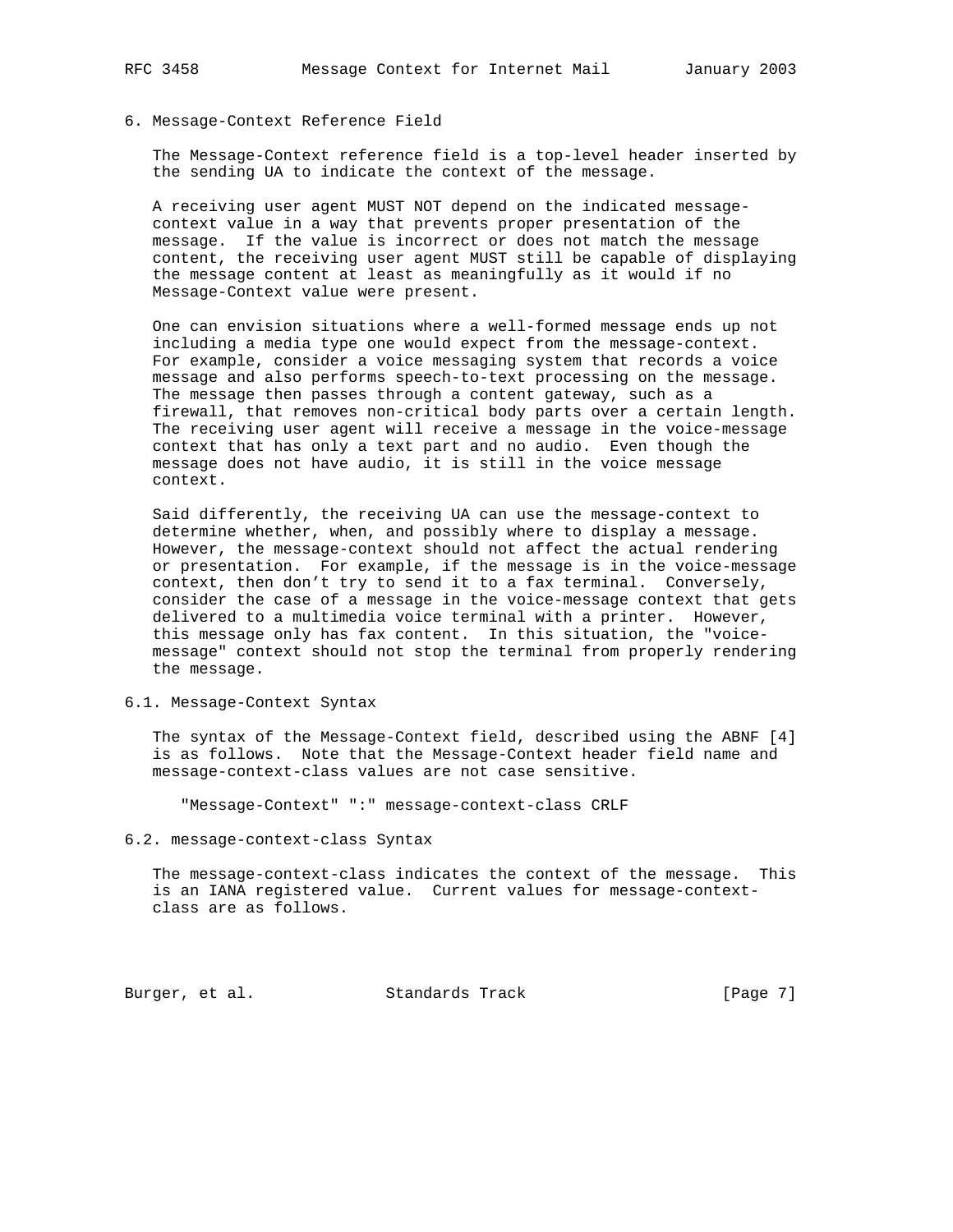```
 message-context-class = ( "voice-message"
                            / "fax-message"
                            / "pager-message"
                            / "multimedia-message"
                            / "text-message"
                            / "none"
)
```
 Note: The values for Message-Context MUST be IANA registered values following the directions in the IANA Considerations section below.

### 6.2.1. voice-message

The voice-message class states the message is a voice mail message.

6.2.2. fax-message

The fax-message class states the message is a facsimile mail message.

6.2.3. pager-message

 The pager-message class states the message is a page, such as a text or numeric pager message or a traditional short text message service (SMS) message.

6.2.4. multimedia-message

 The multimedia-message class states the message is an aggregate multimedia message, such as a message specified by [9]. This helps identify a message in a multimedia context. For example, a MIME multipart/related [10] data part and resource part looks the same as a multimedia MHTML multipart/related. However, the semantics are quite different.

### 6.2.5. text-message

 The text-message class states the message is a traditional internet mail message. Such a message consists of text, possibly richly formatted, with or without attachments.

## 6.2.6. none

 The none class states there is no context information for this message.

 If a message has no Message-Context reference field, a receiving user agent MUST treat it the same as it would if the message has a "none" value.

Burger, et al. Standards Track [Page 8]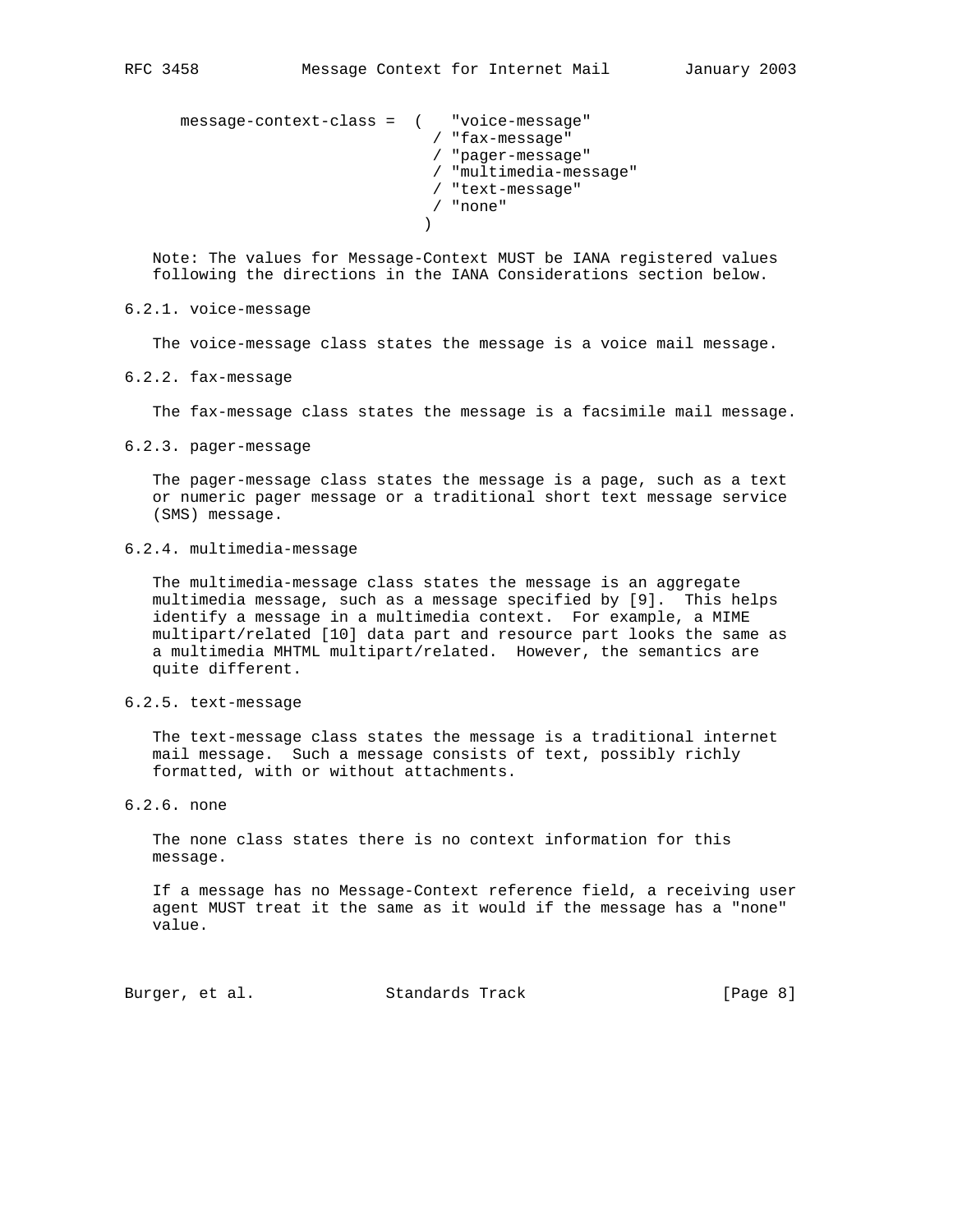#### 7. Security Considerations

 The intention for this header is to be an indicator of message context only. One can imagine someone creating an "Application" Message-Context. A poorly designed user agent could blindly execute a mailed program based on the Message-Context. Don't do that!

 One can envision a denial of service attack by bombing a receiver with a message that has a Message-Context that doesn't fit the profile of the actual body parts. This is why the receiver considers the Message-Context to be a hint only.

8. IANA Considerations

 Section 8.3 is a registration for a new top-level RFC 2822 [3] message header, "Message-Context".

 This document creates an extensible set of context types. To promote interoperability and coherent interpretations of different types, a central repository has been established for well-known context types.

 The IANA has created a repository for context types called "Internet Message Context Types". Following the policies outlined in [5], this repository is "Specification Required" by RFC. Section 8.1 describes the initial values for this registry.

 To create a new message context type, you MUST publish an RFC to document the type. In the RFC, include a copy of the registration template found in Section 8.2 of this document. Put the template in your IANA Considerations section, filling-in the appropriate fields. You MUST describe any interoperability and security issues in your document.

## 8.1. Message Content Type Registrations

 Internet Message Content Types ==============================

| Value         | Description |                                                                                                                                                                                          |          | Reference |
|---------------|-------------|------------------------------------------------------------------------------------------------------------------------------------------------------------------------------------------|----------|-----------|
|               |             |                                                                                                                                                                                          |          |           |
| voice-message |             | Indicates a message whose primary<br>content is a voice mail message. The<br>primary content is audio data. The<br>context is usually a message recorded<br>from a voice telephone call. | This RFC |           |

Burger, et al. Standards Track [Page 9]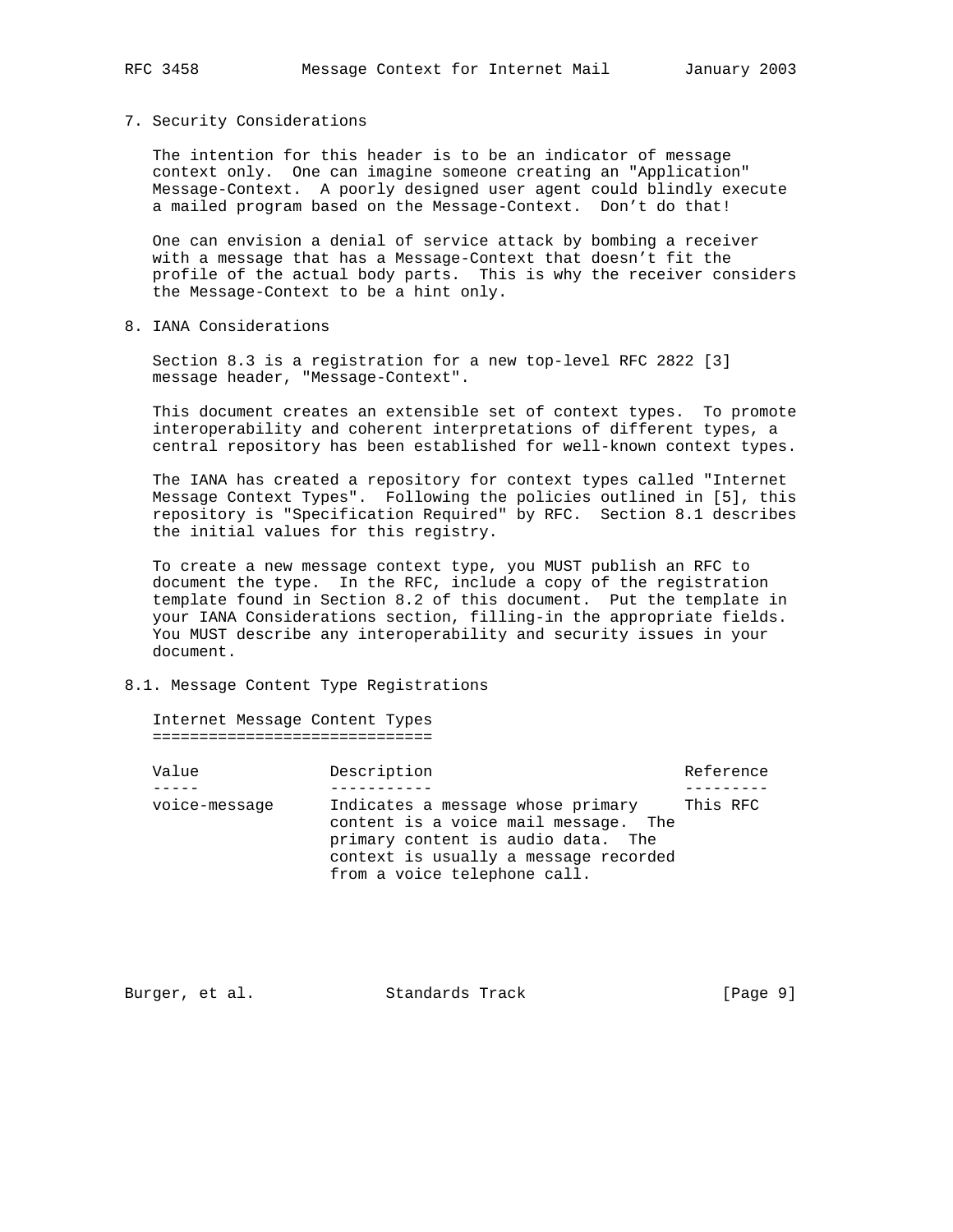RFC 3458 Message Context for Internet Mail January 2003

 fax-message Indicates a message whose primary This RFC content is a fax mail message. The primary content is image data. The context is usually a message recorded from a facsimile telephone call.

- pager-message Indicates a message whose primary This RFC content is a page. The primary content is text data. The context is an urgent message usually of a limited length.
- multimedia-message Indicates a message whose primary This RFC content is a multimedia message. The primary content is multimedia, most likely MHTML. The context is often spam or newsletters.
- text-message Indicates a classic, text-based, This RFC Internet message.

None  $I$  Indicates an unknown message context. This RFC

8.2. Registration Template

 In the following template, a pipe symbol, "|", precedes instructions or other helpful material. Be sure to replace "<classname>" with the class name you are defining.

 Message-Context class name: <classname>

 Summary of the message class: | Include a short (no longer than 4 lines) description or summary | Examples: | "Palmtop devices have a 320x160 pixel display, so we can..." | "Color fax is so different than black & white that..." Person & email address to contact for further information: | Name & e-mail

Burger, et al. Standards Track [Page 10]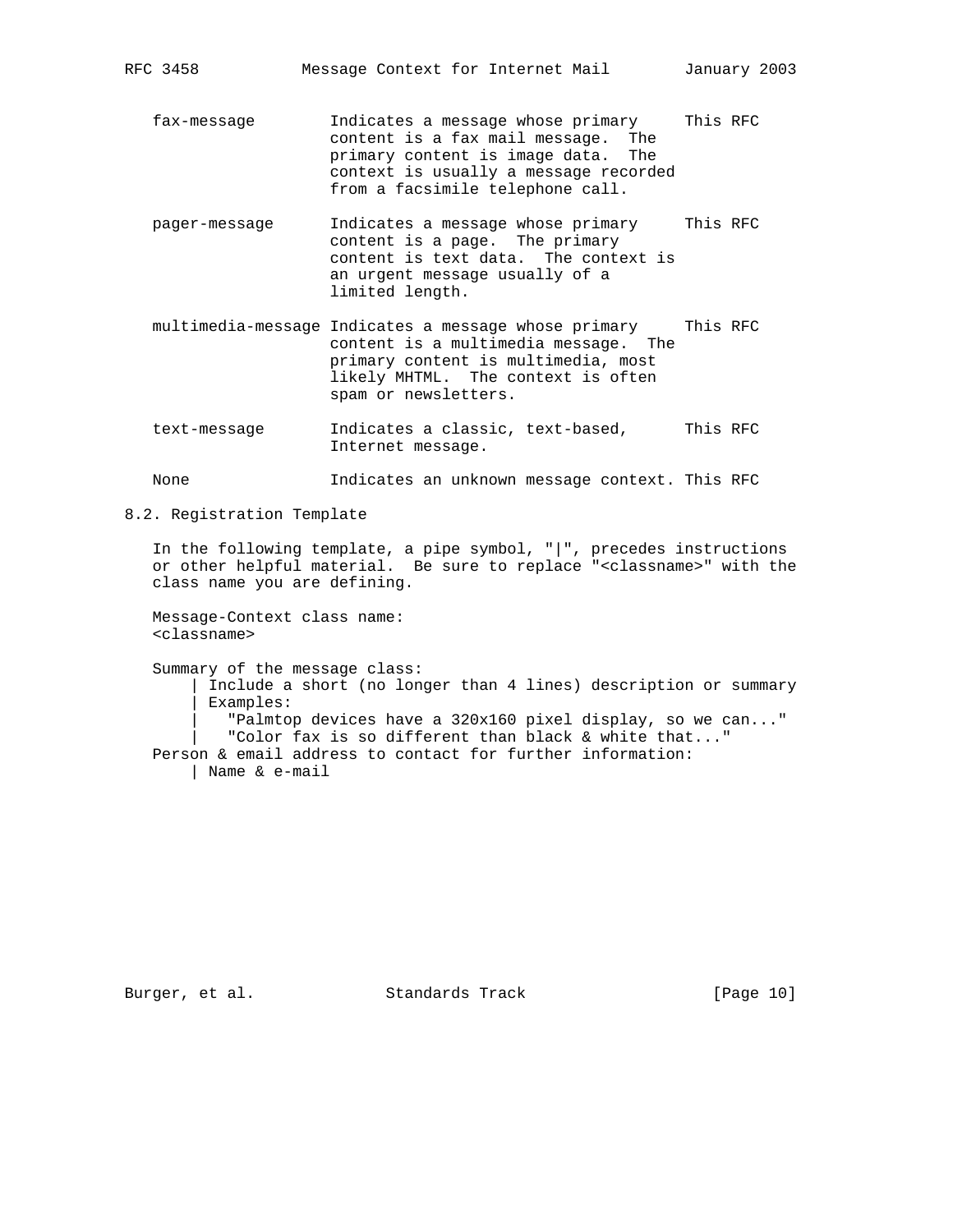## 8.3. Message-Context Registration

 To: iana@iana.org Subject: Registration of New RFC 2822 Header

 RFC 2822 Header Name: Message-Context

 Allowable values for this parameter: Please create a new registry for Primary Context Class registrations. See section 8.1 of this document for the initial values.

 RFC 2822 Section 3.6 Repeat Value: Field Min Number Max Number Notes Message-Context 0 1

 Person & email address to contact for further information: Eric Burger e.burger@ieee.org

Burger, et al. Standards Track [Page 11]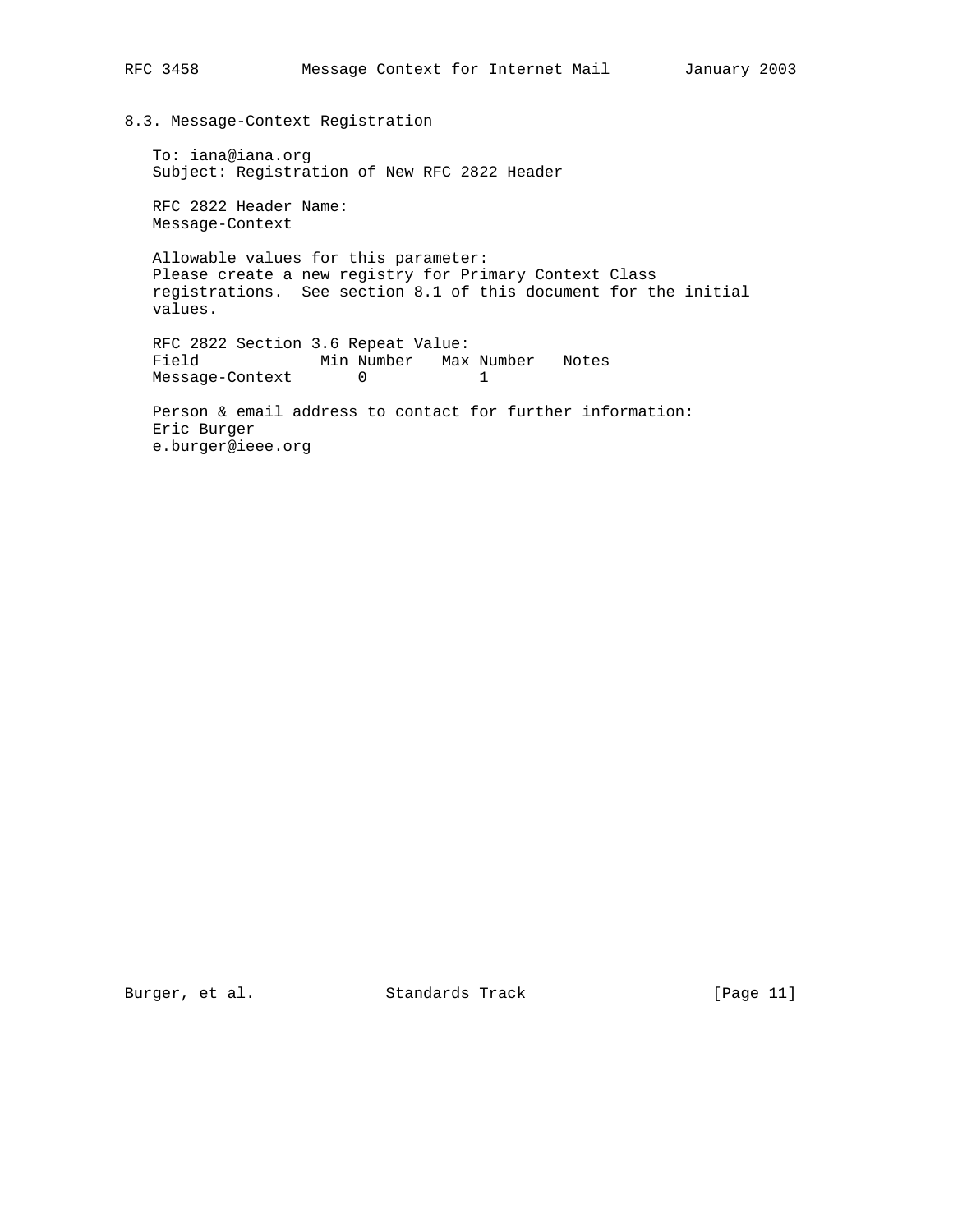9. APPENDIX: Some messaging scenarios

 This section is not a normative part of this document. We include it here as a historical perspective on the issue of multimedia message types.

 These scenarios are neither comprehensive nor fixed. For example, e-mails being typically text-based do not mean that they cannot convey a voice-message. This very mutability serves to underline the desirability of providing some explicit message context hint.

9.1. Internet e-mail

 Internet e-mail carries textual information. Sometimes it conveys computer application data of arbitrary size.

 Typically, one uses e-mail for non-urgent messages, which the recipient will retrieve and process at a time convenient to her.

 The normal device for receiving and processing e-mail messages is some kind of personal computer. Modern personal computers usually come with a reasonably large display and an alphanumeric keyboard. Audio, video, and printing capabilities are not necessarily available.

 One can use E-mail for communication between two parties (one-to one), a small number of known parties (one-to-few) or, via an e-mail distribution list, between larger numbers of unknown parties (one to-many).

 One of the endearing characteristics of e-mail is the way that it allows the recipient to forward all or part of the message to another party, with or without additional comments. It is quite common for an e-mail to contain snippets of content from several previous messages. Similar features apply when replying to e-mail.

### 9.2. Pager service

 One uses a pager message to convey notifications and alerts. For the most part, these notifications are textual information of limited size. The typical limit is 160 characters. People use pages for relatively urgent messages, which the sender wishes the receiver to see and possibly respond to within a short time period. Pager messages are often used as a way of alerting users to something needing their attention. For example, a system can use a page to notify a subscriber there is a voicemail message requiring her attention.

Burger, et al. Standards Track [Page 12]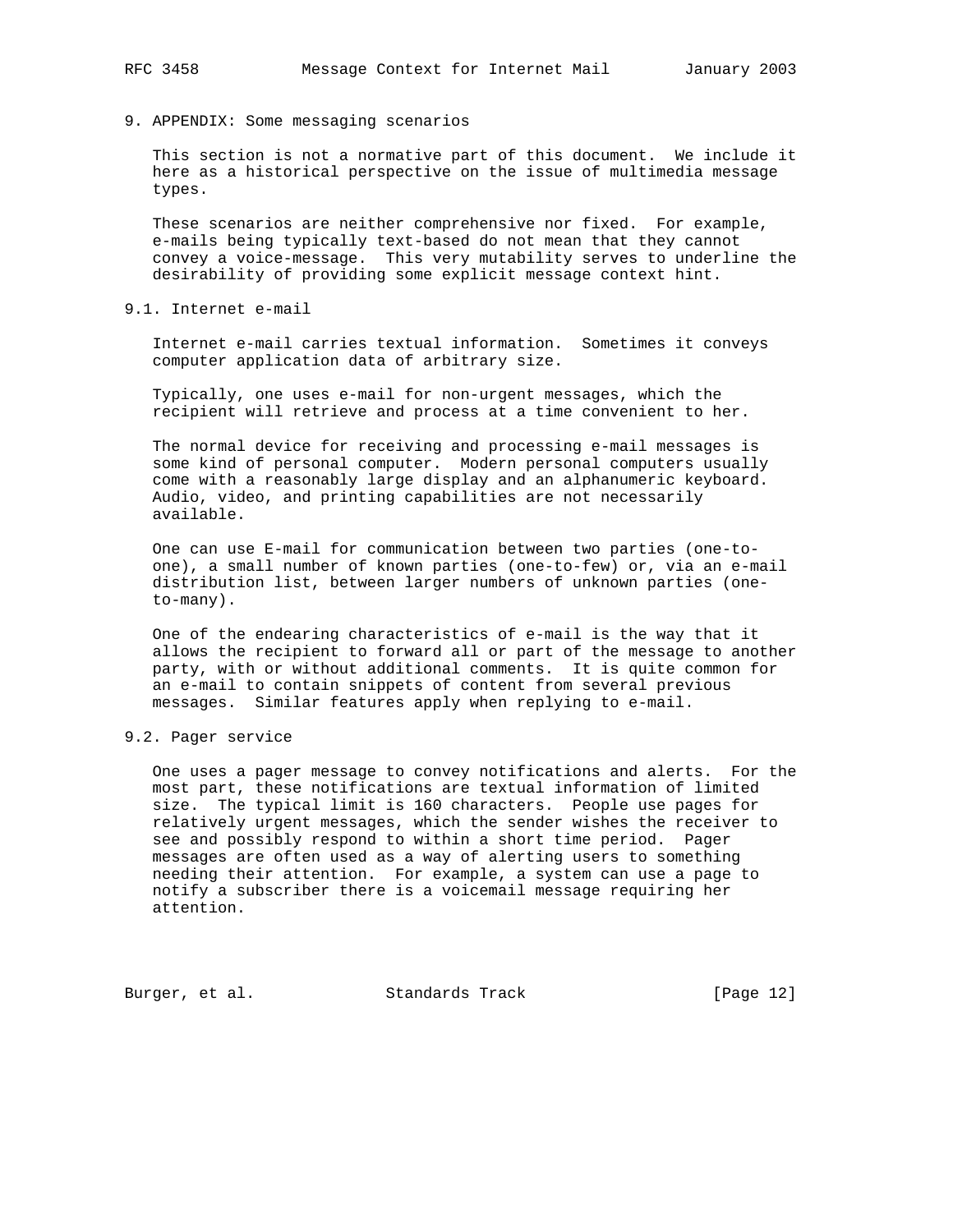Example devices for sending and receiving a pager message are a mobile telephone with a small character display or a text pager. Personal computers and personal digital assistants (PDAs) can also participate in pager messaging.

 Currently, the most common use of pager messages are between just two parties (one-to-one).

 One delivery method for pager messages is the short text messaging service (SMS). SMS is a facility that has evolved for use with mobile telephones, and has an associated per-message transmission charge. Note that the focus here is on the notification aspect of SMS. From the beginning, SMS was envisioned to be more than a simple pager service. Operators can use SMS to provision the phone, for example. From the subscriber point of view, SMS has evolved considerably from its origins as a pure pager replacement service. For example, with mobile originate service, people can have two-way text chat sessions using SMS and a mobile phone. In addition, there are SMS-enabled handsets that can display pictures. However, for the purposes of this document, there is still a need to capture the essence of a "highly urgent, short-text, notification or alert" service.

 Users often send pager messages in isolation, rather than as part of a longer exchange. One use for them is as a prompt or invitation to communicate by some more convenient and content-rich method, such as a telephone call.

# 9.3. Facsimile

 People use facsimile to convey image information of moderate size, typically a small number of pages. Sometimes people use facsimile for larger documents.

 Facsimile is a facility that usually uses circuit-switched telephone circuits, with connection-time charges. Message transfer takes place in real-time. Thus, people often use facsimile for urgent communication.

 The normal device for sending and receiving a facsimile is a self contained scanning and printing device connected to a telephone line or a desktop computer.

 Most facsimiles are between just two parties (one-to-one). However, a significant portion of facsimile service is broadcast between multiple parties (one-to-many).

Burger, et al. Standards Track [Page 13]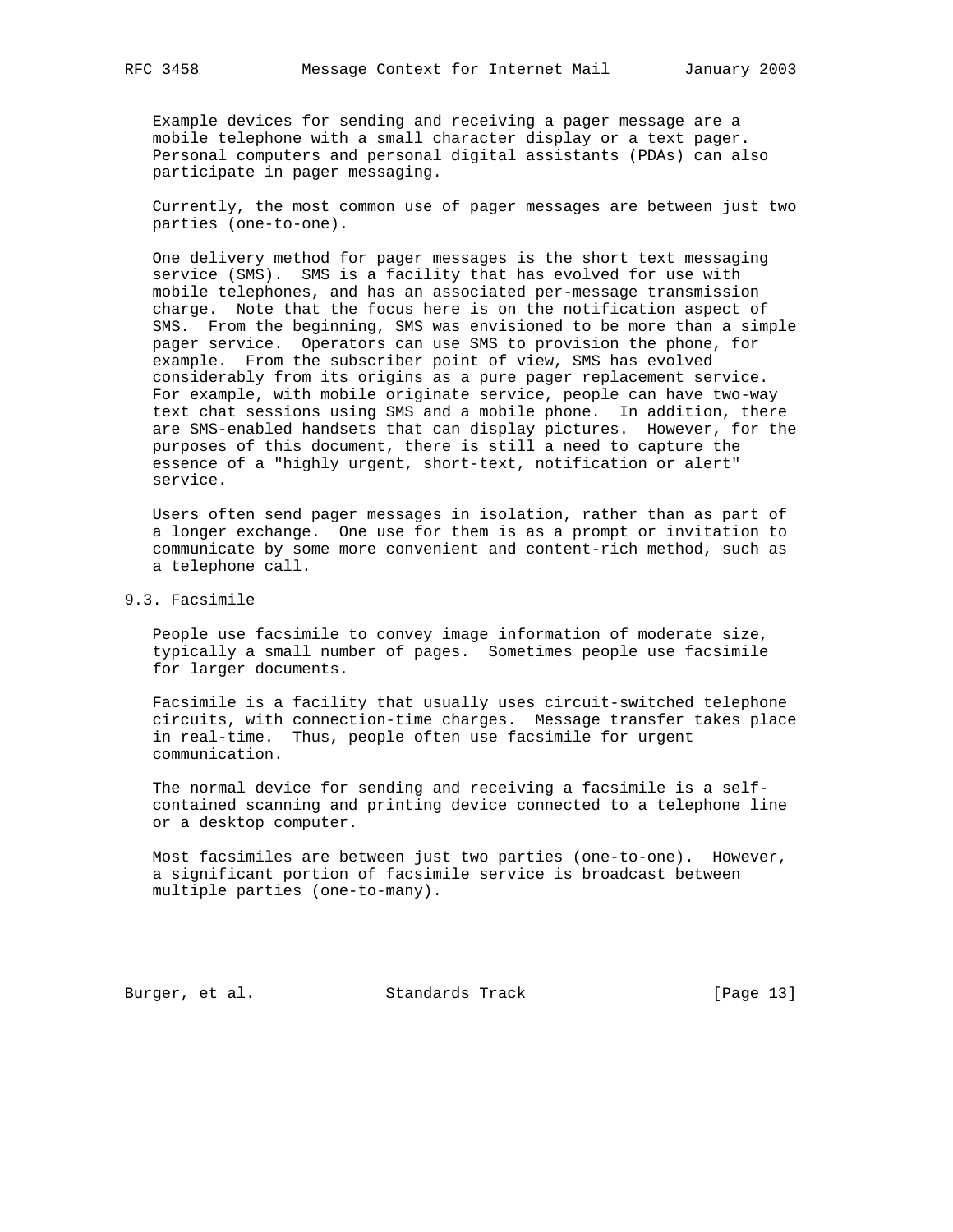Most facsimile exchanges are in isolation, rather than as part of a longer exchange. Facsimile data is typically not suitable for further processing by computer.

9.4. Voice mail

 People use voice mail to convey audio information, almost exclusively human speech.

 Voice mail is a facility that usually uses circuit-switched telephone circuits, with modest connection-time charges, often used for moderately urgent messages. A common use for them is as a prompt or invitation to communicate by some more convenient method, such as a telephone call. In most, but not all cases, the sender of a voice message does not want to send a message at all. Rather, they wished to engage in a real-time conversation.

 The normal device for sending and receiving a voice mail is a telephone handset.

 Voice messages are usually sent between just two parties (one-to one).

 Voice mail data is not generally suitable for further processing by computer.

9.5. Multimedia message

 We define a multimedia message as a message containing more than one basic media type (text, image, audio, video, model, application).

The following are some characteristics of a multimedia message.

 In some cases, a multimedia message is just e-mail with an attachment that a multimedia display application presents. For example, I can send you an MP3 of something I recorded in my garage today.

 In other cases, a multimedia message represents a convergence between two or more of the scenarios described above. For example, a voice message with an accompanying diagram or a talking head video message is a multimedia message.

 The characteristics will vary somewhat with the intent of the sender. This in turn may affect the user agent or application used to render the message.

Burger, et al. Standards Track [Page 14]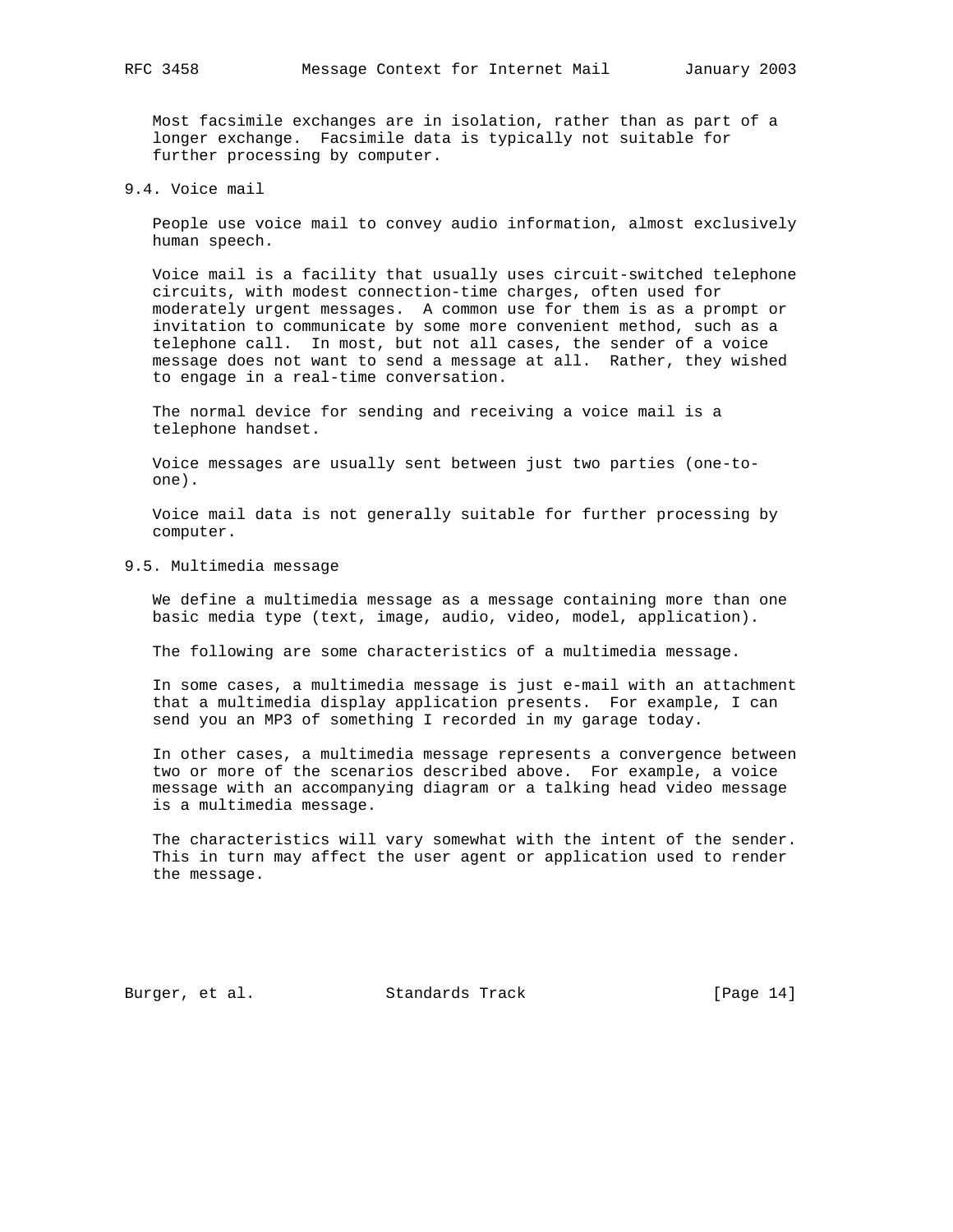## 10. References

- 10.1 Normative References
	- [1] Bradner, S., "The Internet Standards Process -- Revision 3", BCP 9, RFC 2026, October 1996.
	- [2] Bradner, S., "Key words for use in RFCs to Indicate Requirement Levels", BCP 14, RFC 2119, March 1997.
	- [3] Resnick, P., "Internet Message Format", RFC 2822, April 2001.
	- [4] Crocker, D. and P. Overell, Eds., "Augmented BNF for Syntax Specifications: ABNF", RFC 2234, November 1997.
	- [5] Alvestrand, H. and T. Narten, "Guidelines for Writing an IANA Considerations Section in RFCs", BCP 26, RFC 2434, October 1998.

10.2 Informative References

- [6] Troost, R., Dorner, S. and K. Moore, "Communicating Presentation Information in Internet Messages: The Content-Disposition Header Field", RFC 2183, August 1997.
- [7] Vaudreuil, G. and G. Parsons, "VPIM Voice Message MIME Sub-type Registration", RFC 2423, September 1998.
- [8] Burger, E., "Critical Content of Internet Mail", RFC 3459, January 2003.
- [9] Palme, J., Hopmann, A. and N. Shelness, "MIME Encapsulation of Aggregate Documents, such as HTML (MHTML)", RFC 2557, March 1999.
- [10] Levinson, E., "The MIME Multipart/Related Content-type", RFC 2387, August 1998.
- 11. Acknowledgments

 Many of the ideas here arose originally from a discussion with Jutta Degener.

 We'd also like to thank Keith Moore for helping us tighten-up our explanations.

 In the last round, we got some rather good advise from Caleb Clausen and Dave Aronson.

Burger, et al. Standards Track [Page 15]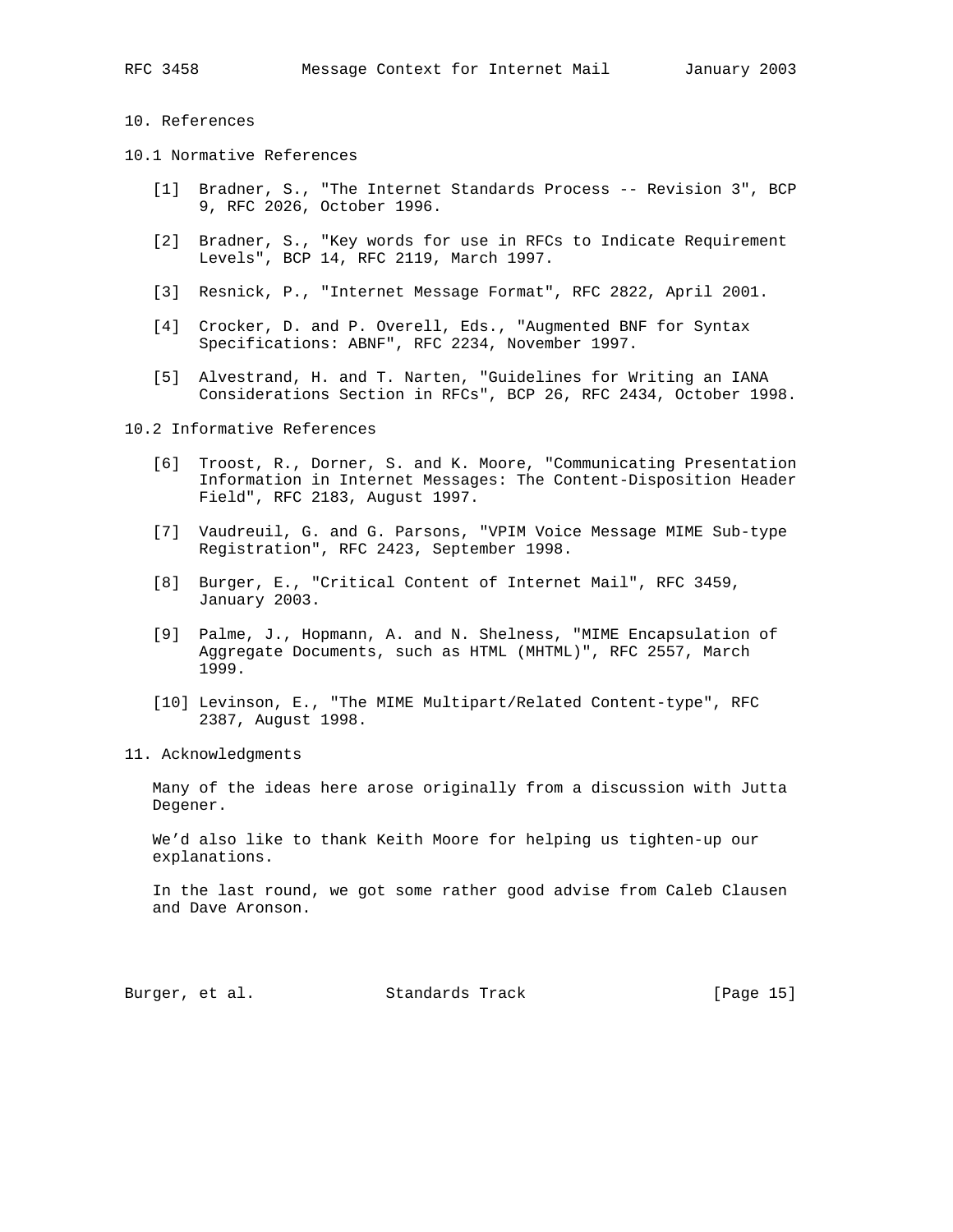Antti Vaha-Sipila pointed out advances in SMS, while Stuart McRae helped distil the essence of the pager service vis a vis SMS.

 We offer an extra special thanks to Greg Vaudreuil for pulling RFC 2557 out of his hat.

12. Authors' Addresses

 Eric Burger SnowShore Networks, Inc. 285 Billerica Rd. Chelmsford, MA 01824-4120 USA

 Phone: +1 978 367 8403 EMail: e.burger@ieee.org

 Emily Candell Comverse Network Systems 200 Quannapowitt Pkwy. Wakefield, MA 01880 USA

 Phone: +1 781 213 2324 EMail: emily.candell@comverse.com

 Graham Klyne Nine by Nine United Kingdom

EMail: GK-IETF@ninebynine.org

 Charles Eliot Microsoft Corporation One Microsoft Way Redmond WA 98052 USA

 Phone: +1 425 706 9760 EMail: charle@Microsoft.com

Burger, et al. Standards Track [Page 16]